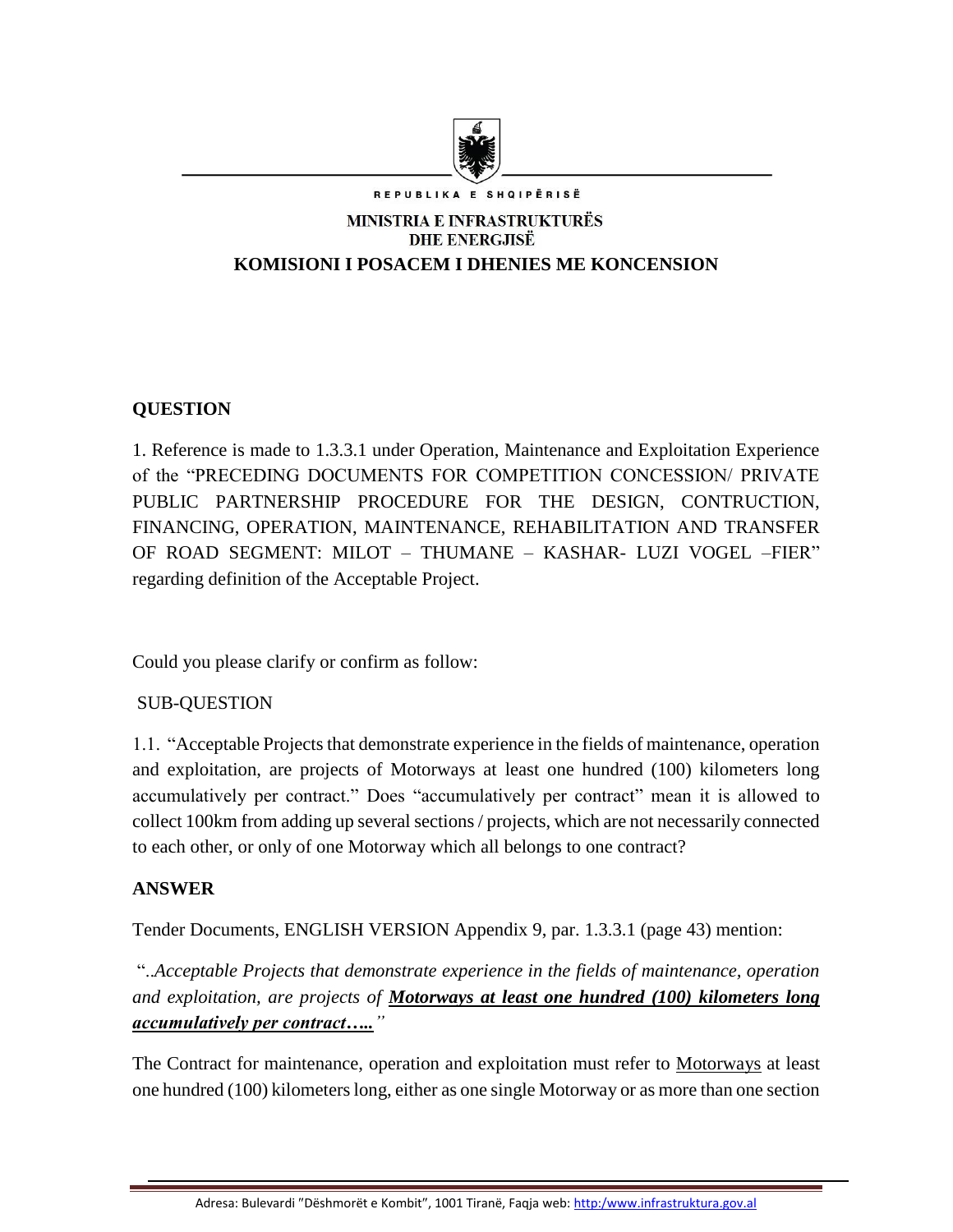of Motorways which are not necessarily connected to each other but all sections are included in the same Contract.

Further, Tender Documents, ALBANIAN VERSION Appendix 9, par. 1.3.3.1 (page 42) mention:

*"…Projektet e Pranueshëm që dëshmojnë përvojë në fushat e lartpërmendura janë projektet e Autostradave me një gjatësi minimumi 100 (njëqind) kilometra për kontratë…"*

*"..Acceptable Projects that demonstrate experience in the fields of maintenance, operation and exploitation, are projects of Motorways with a minimum length of 100 (one hundred) kilometers per contract….."*

Tender documents in Albanian language are the official documents approved by the Council of Ministers. In case of differences between the Albanian and English versions the text in Albanian is the official one.

According to the above the Acceptable Projects is one single Motorway with a minimum length of 100 (one hundred) kilometers, which is included in one Contract.

## **SUB-QUESTION**

1.2. "Acceptable Projects that demonstrate experience in the fields of maintenance, operation and exploitation, are projects of Motorways at least one hundred (100) kilometers long accumulatively per contract." Could you please clarify what kind of scope or activities conducted by the Candidate (member of consortium) would justify exploitation experience? Is it just having an Operations & Maintenance Contract for the project, or you require the Operations & Maintenance company to have some toll collection and traffic risk as part of the exploitation experience on the project?

## **ANSWER**

Exploitation experience includes services for toll collection and traffic risk.

## **SUB-QUESTION**

1.3. Would be a contract for Operation and Maintenance of the Motorway with the length more than 100km where the Candidate (member of Consortium) conducted operation and maintenance Services for more than 2 consecutive years in last 5 years considered as relevant one for Acceptable Project having in mind that such contract did not include toll collection services on the subject motorway?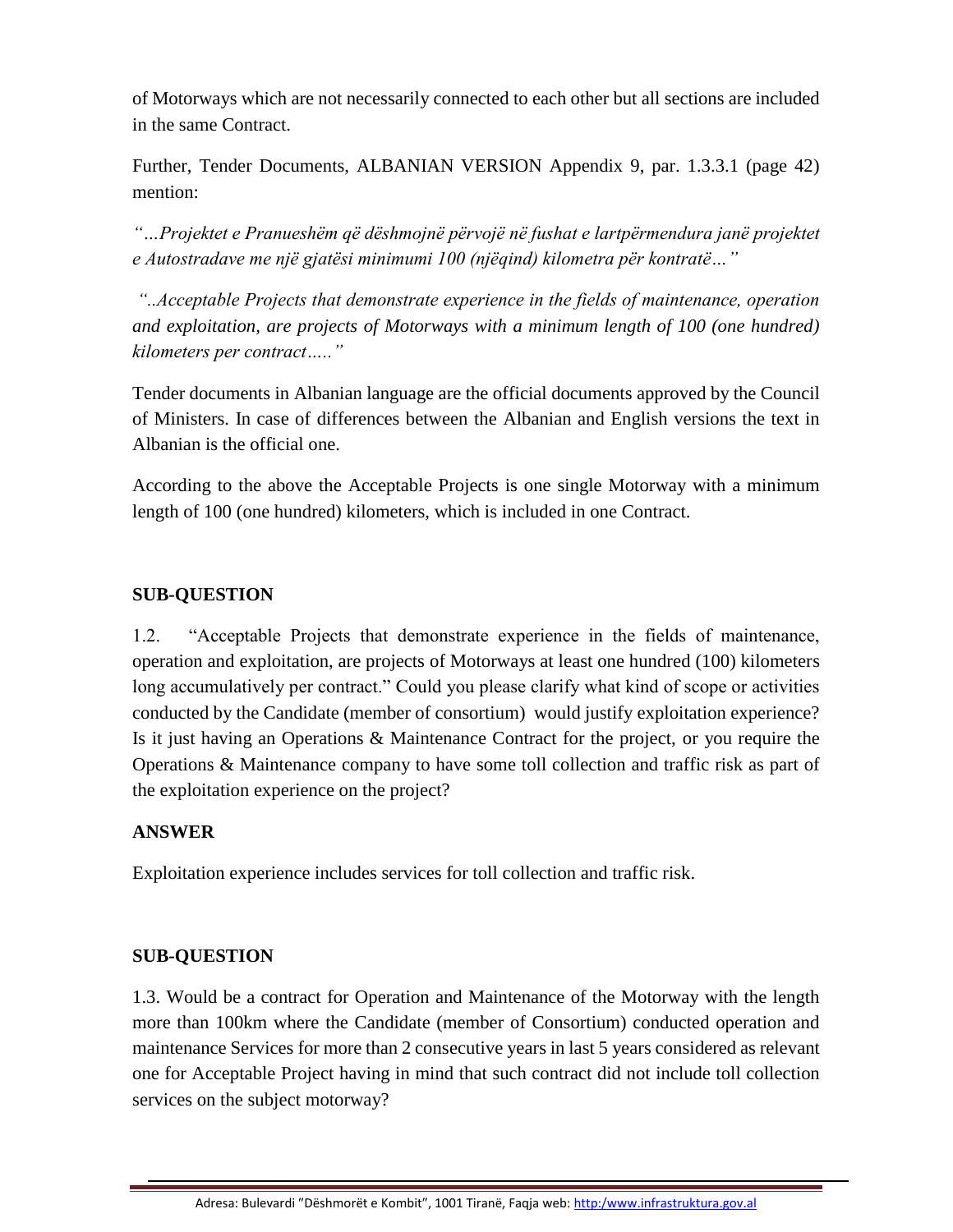## **ANSWER**

Tender Documents, ENGLISH VERSION, Appendix 9, par. 1.3.3.1 (page 43) mention:

" *All Candidates must demonstrate, by submitting the Supporting Documents listed in this call, previous experience of at least two (2) consecutive years within the last five (5) years before the Bid Submission Deadline, in the fields of maintenance, operation and exploitation of at least two (2) Acceptable Projects. Acceptable Projects that demonstrate experience in the fields of maintenance, operation and exploitation, are projects of Motorways at least one hundred (100) kilometers long accumulatively per contract"*

According to the above the Candidates **must have experience** in the fields **of maintenance, operation and exploitation.** Candidates with experience in less of the above three fields are disqualified.

#### **SUB-QUESTION**

1.4. Would it be allowed that two companies jointly fulfill the criterion related to Operation, Maintenance and Exploitation experience in the way that each company can present one Acceptable Project?

#### **ANSWER**

The criterion should be fulfilled by the Bidder. If the Bidder is a Joint Venture or Consortium of Companies then, the relevant experience of each Member of the Joint Venture or Consortium is demonstrated and the required experience of the Bidder is the cumulative experience of all the Members.

## **QUESTION**

2. Reference is made to 1.3.3.2 under Operation, Maintenance and Exploitation Experience of the "PRECEDING DOCUMENTS FOR COMPETITION CONCESSION/ PRIVATE PUBLIC PARTNERSHIP PROCEDURE FOR THE DESIGN, CONTRUCTION, FINANCING, OPERATION, MAINTENANCE, REHABILITATION AND TRANSFER OF ROAD SEGMENT MILOT – THUMANE – KASHAR- LUZI VOGEL –FIER" regarding the participation of the member who holds Operation, Maintenance and Exploitation Experience

#### **SUB-QUESTION**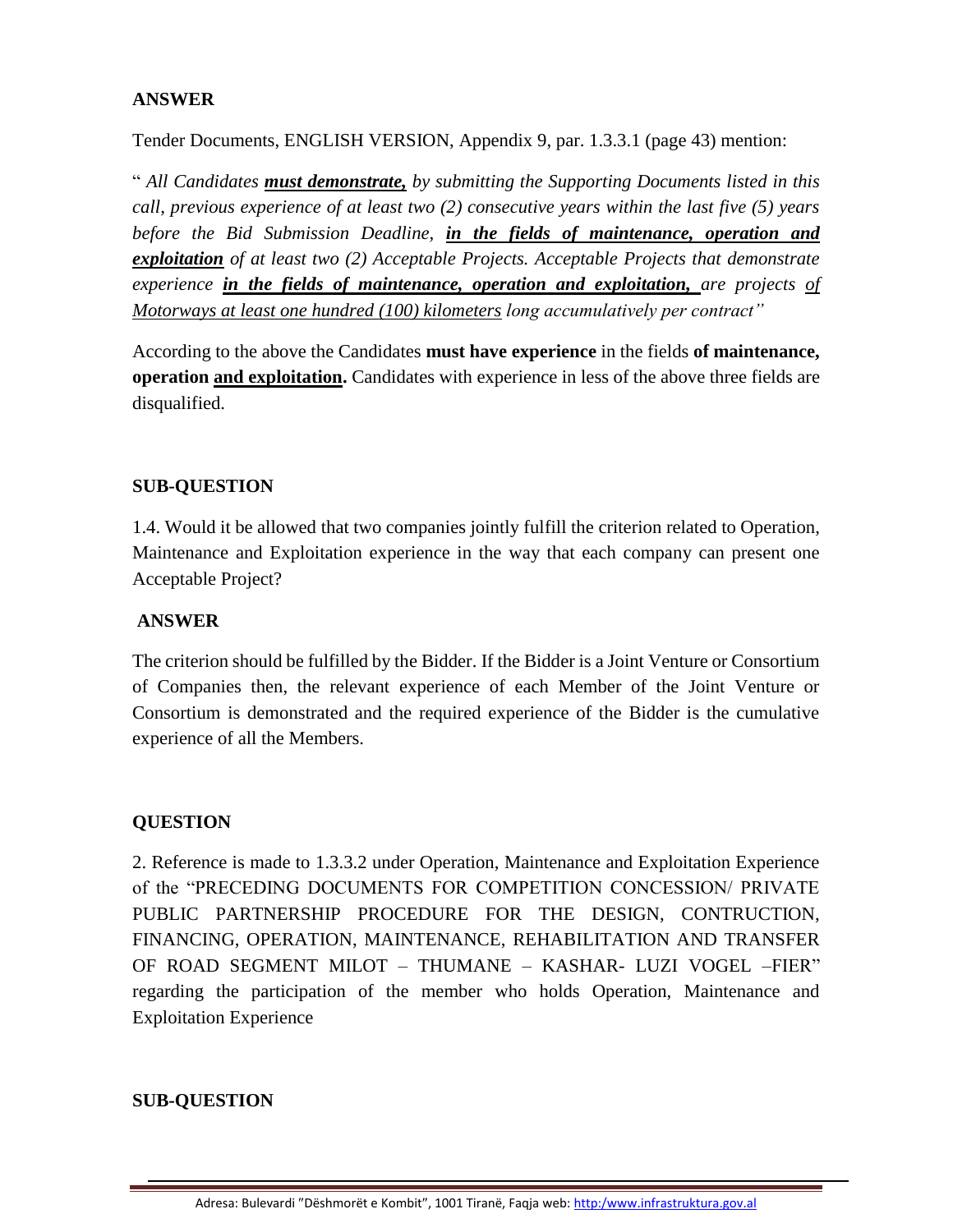2.1. Having in mind that companies which hold Operation, Maintenance and Exploitation Experience usually have at Concessionaire level minor share, which is in the same range with their potential scope they could provide in such projects, we kindly ask you to clarify the meaning and correctness of mentioned 90%.

## **ANSWER**

Appendix 9, paragr.1.3.3.2 (page 43)

*"In case of a Joint Venture and/or Companies, the Experience in Operation, Maintenance and Exploitation must be held by at least one member thereof, who participates in the Joint Venture of Persons with a percentage no less than 90%. It is noted that this member of the Joint Venture of Persons, will keep the above mentioned percentage of their participation in the capital share of the SPS for a defined period of time in accordance with the special provisions of the Concession Agreement."*

According to the above, at least one member of the Joint Venture and/or Companies must have the required experience in Operation, Maintenance and Exploitation (2 Acceptable projects).

## **SUB-QUESTION**

2.2. If the answer on our question under bullet 1.4. would be positive could you please explain in which ratio 90% should be shared between two companies which jointly fulfill the criterion related to Operation, Maintenance and Exploitation experience?

## **ANSWER**

According to the answer of the above Sub-question 2.1, both Members should participate in the Joint Venture with a percentage of not less than 90% cumulatively. The Tender documents do not define the percentage of participation of each Member in Joint Venture and/or Companies. The percentage of participation of each Member will be defined by the Bidder in their offer.

## **SUB-QUESTION**

2.3. If the answer on our question under bullet 1.4. is positive would it be possible that two companies establish O&M Joint Venture which would be member of Consortium and the members of the O&M Joint Venture have jointly 90% share in the Concessionaire?

## **ANSWER**

The criterion is applied to the Bidder / potential Concessionaire. If the Bidder is a Joint Venture or a Consortium of Companies (and Joint Ventures) then, the Member or the